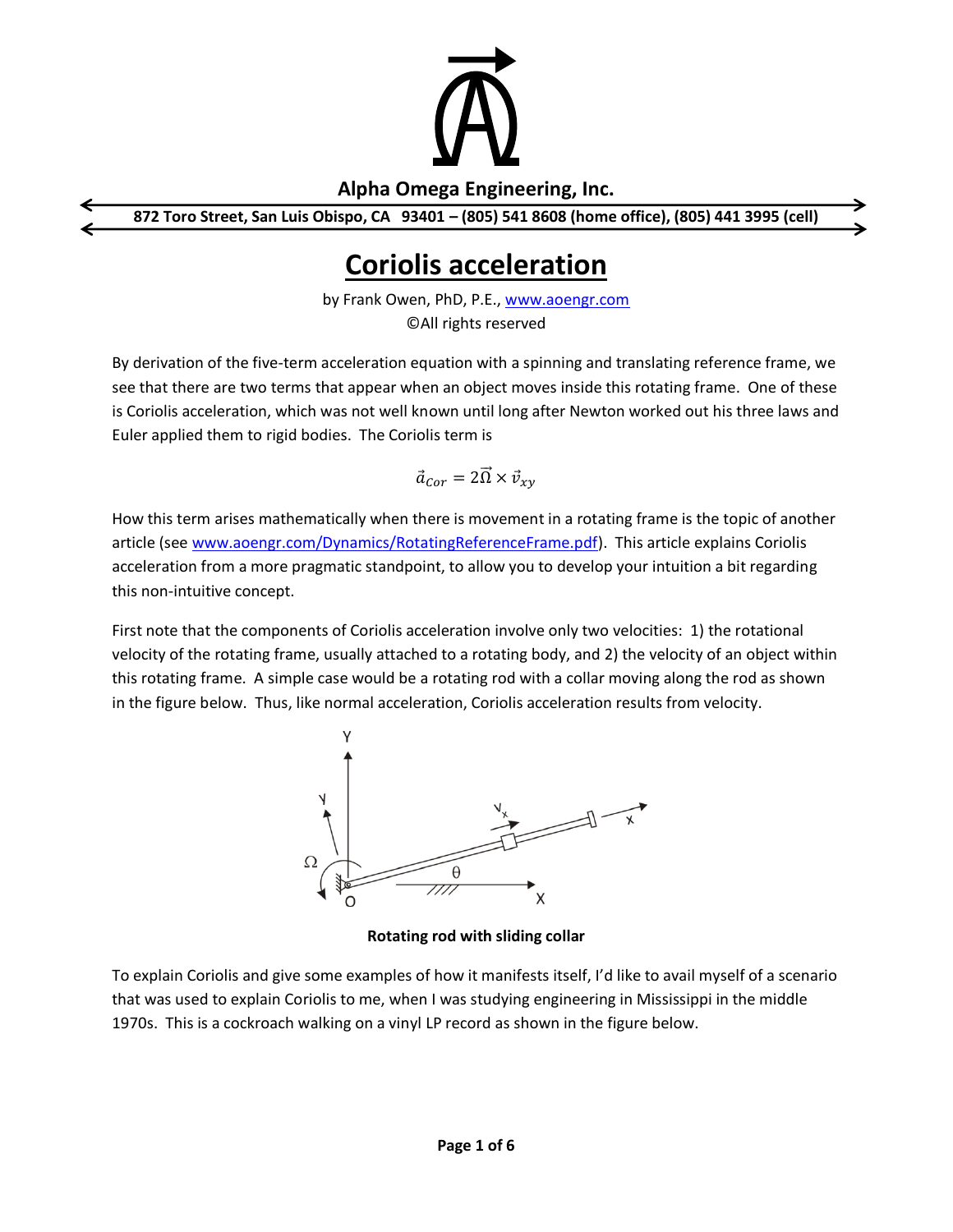

**Cockroach walking out on a rotating LP platter**

Let's consider the simple situation where the rotational speed  $\Omega$  is constant and the cockroach's walking velocity is also constant. Obviously as the cockroach walks outward, his distance from the center of rotation increases, and therefore his velocity due to the rotation increases. Let's look at this in detail.

The figure below shows the cockroach at an instant in time ( *t* ) and then at another instant shortly thereafter ( $t+\Delta t$ ). The disk has turned through a small angle  $\Delta\theta$ , and the cockroach has moved out a tiny amount  $\Delta x$ . At *t* the tangential velocity  $v_{\Omega}$  is  $\Omega^* x$ . At  $t + \Delta t$ , because of the increased radius, the tangential velocity  $v_{tan}$  has increased to  $\Omega^*(x+\Delta x)$ . This increase in  $v_{tan}$  is part of the Coriolis acceleration.



**Cockroach's path and tangential speed after a short interval**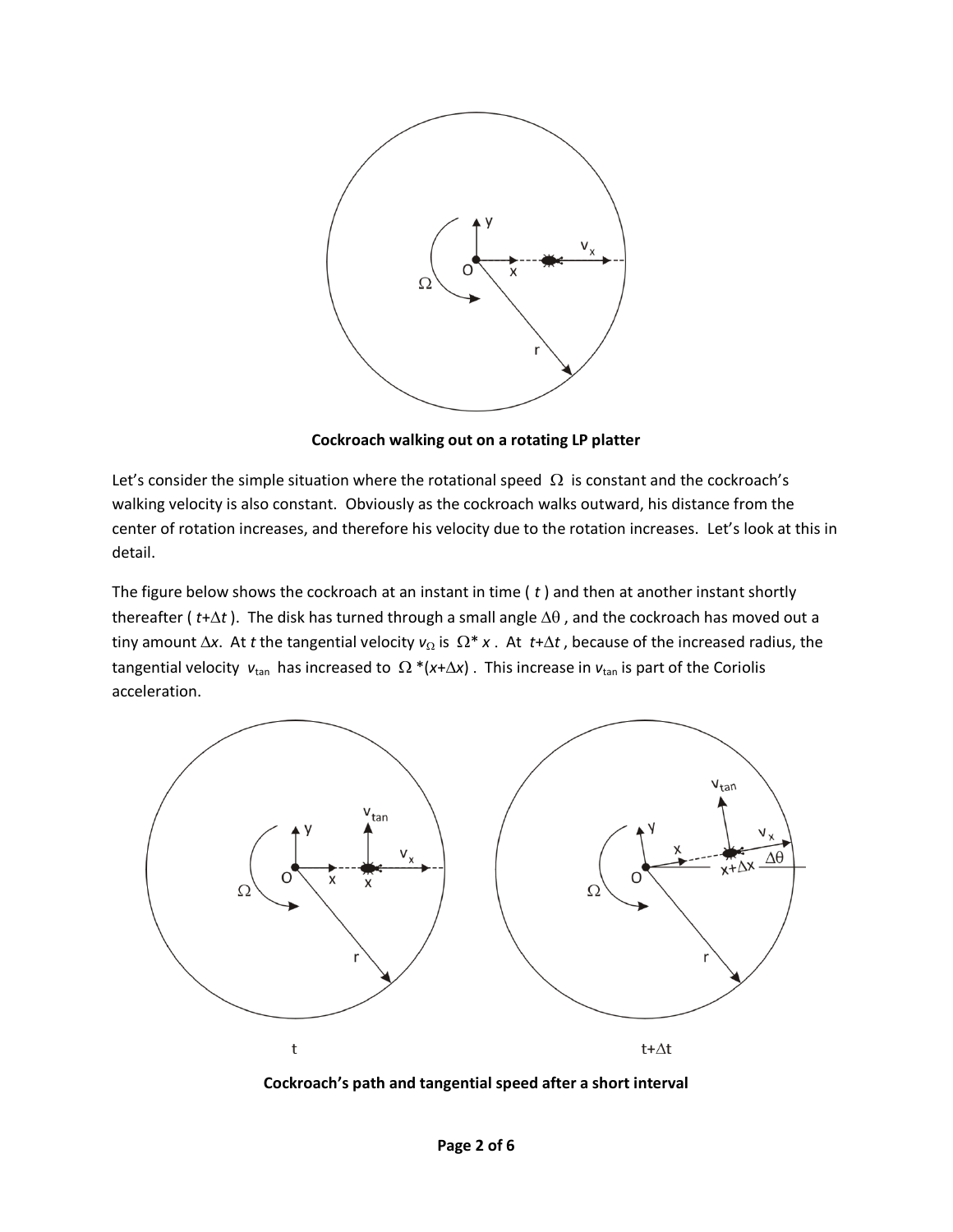Thus

$$
a_{Cor-\Delta x} = \frac{v_{tan}(t + \Delta t) - v_{tan}(t)}{\Delta t} = \frac{\Omega * (x + \Delta x) - \Omega * x}{\Delta t} = \Omega \frac{\Delta x}{\Delta t} = \Omega * v_x
$$

If we make  $\Delta t$  ever shorter and, thus,  $\Delta \theta$  ever smaller, we can see that the direction of this acceleration is tangential, i.e. in the *y*-direction. Thus

$$
\vec{a}_{Cor-\Delta x} = \Omega v_x \hat{\jmath}
$$

There is another change that must also be taken into account. A vector can change in time by increasing or decreasing in magnitude but also by changing direction. The cockroach's velocity on the disk has changed direction in this instant, though, for this case, the velocity is constant. The figure below shows a close-up of this change, with the two vectors placed tail-to-tail.



**Change in** *vx***'s direction**

As we make  $\Delta t$  and  $\Delta \theta$  ever smaller,  $\Delta v_x$ 's length approaches that of the arc length of the rotated vector. Thus

$$
\Delta v_x = \Delta \theta * v_x
$$

The acceleration due to this effect is thus

$$
a_{Cor-\Delta\theta} = \frac{\Delta v_x}{\Delta t} = \frac{\Delta\theta * v_x}{\Delta t} = \Omega * v_x
$$

exactly the same result as before, due to the increase in tangential velocity. It is also easy to see that with a very small  $\Delta\theta$ , the direction of this acceleration is exactly the same as that of  $\vec{a}_{Cor-\Delta x}$ , that is in the *y*-direction. Thus

$$
\vec{a}_{Cor-\Delta\theta} = \Omega v_x \hat{\jmath}
$$

The total Coriolis acceleration is thus the combination of these two effects.

$$
\vec{a}_{Cor} = \vec{a}_{Cor - \Delta x} + \vec{a}_{Cor - \Delta \theta} = 2\Omega v_x \hat{j}
$$

Note that this is precisely the same as the cross product that results from deriving the five-term acceleration equation.

$$
\vec{a}_{Cor} = 2\vec{\Omega} \times \vec{v}_{xy}
$$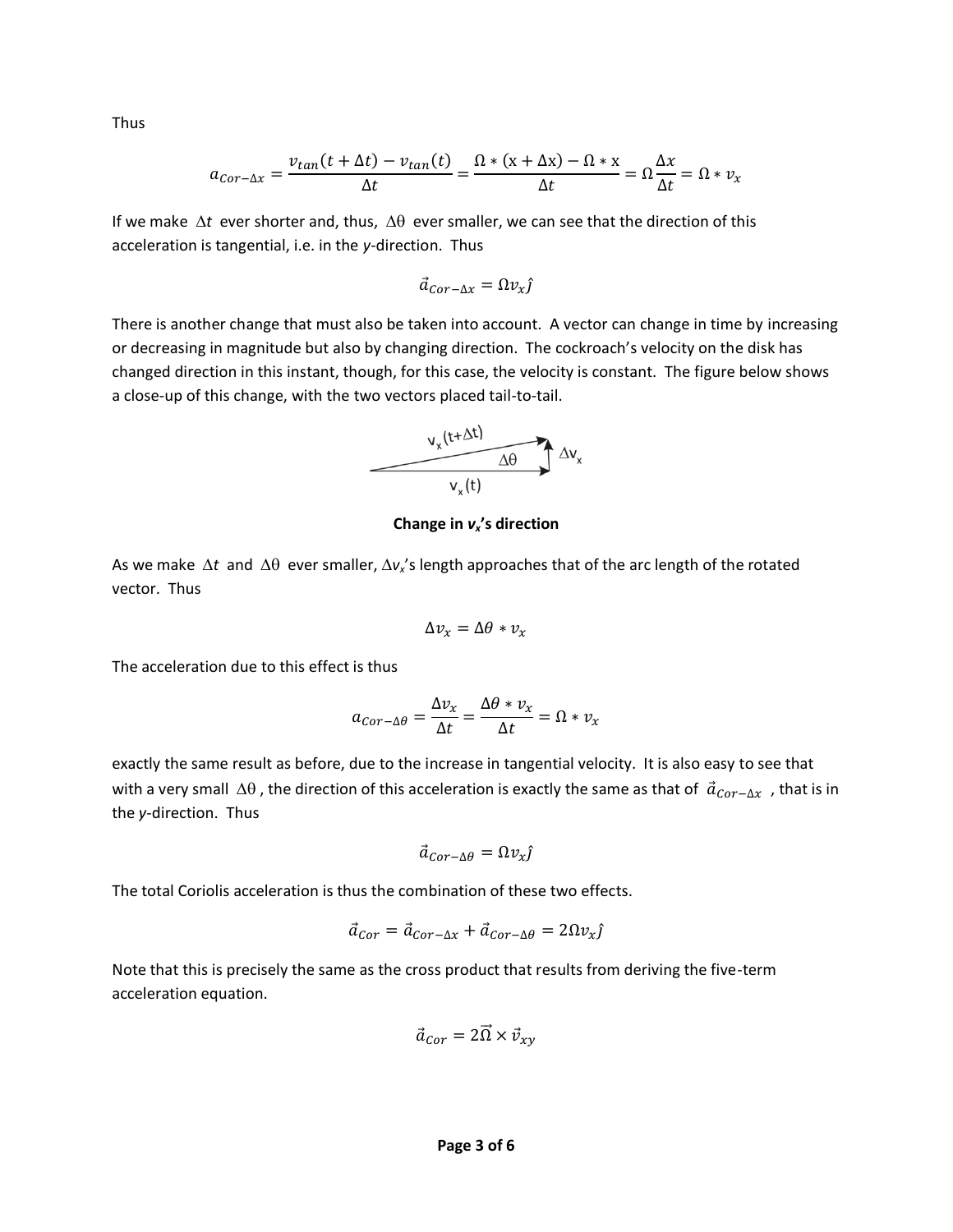This equation is more general because we are not constraining the cockroach just to walk on a straight path along the *x*-axis. The same type of analysis could be done for any random path with the same result.

One thing interesting about Coriolis acceleration that is shown by the cross product is this: If the disk is rotating counter-clockwise, so that  $\vec{\Omega} = \Omega \hat{k}$ , the Coriolis acceleration is always directed to the left of the path taken by the cockroach. With clockwise rotation, Coriolis acceleration is 90° to the right of the path.

## **Some interesting cases**



**Cockroach walking on circular path in direction of rotation**

That is,

At left the cockroach has turned and is walking in a circular path around the platter. With this, his tangential speed will increase by  $v_{xy}$  from what it would be due to  $\Omega$  alone. That is

$$
v_{tan} = \Omega r_p + v_{xy}
$$

If a light were put on the bug's back and the lights were turned out, one would simply see the cockroach circling a central point with a tangential speed *vtan* . His absolute rotational velocity would be  $\Omega_{XY} = \frac{v_{tan}}{r}$  $\frac{tan}{r_p}$ . As can be seen,  $\vec{a}_n$  and  $\vec{a}_{Cor}$  are aligned and point from the cockroach toward point *O* . These, then, added together, should produce the normal acceleration that one would get using  $\Omega_{XY}$  instead to calculate it.

$$
\vec{a}_n + \vec{a}_{Cor} = \Omega^2 r_p + 2\Omega v_{xy}
$$

But just considering the motion of the bug alone

$$
\vec{a}_{n-XY} = \Omega_{XY}^2 r_p = \left(\frac{v_{tan}}{r_p}\right)^2 r_p = \frac{\left(\Omega r_p + v_{xy}\right)^2}{r_p} = \Omega^2 r_p + 2\Omega v_{xy} + \frac{v_{xy}^2}{r_p}
$$

Thus, it looks as if there is a discrepancy between the two calculations, since the latter one includes the extra term  $v_{xy}^2/r_p$  . Where does this term come from? The answer is found by considering what the bug's acceleration would be, walking on his circular path when  $\Omega$  = 0. His normal acceleration on a nonspinning disk would be precisely  $v_{xy}^2/r_p$  . Thus  $\vec{a}_n + \vec{a}_{Cor}$  does not include the local acceleration,  $\vec{a}_{xy} = v_{xy}^2/r_p$  due simply to the cockroach's walking a circular path.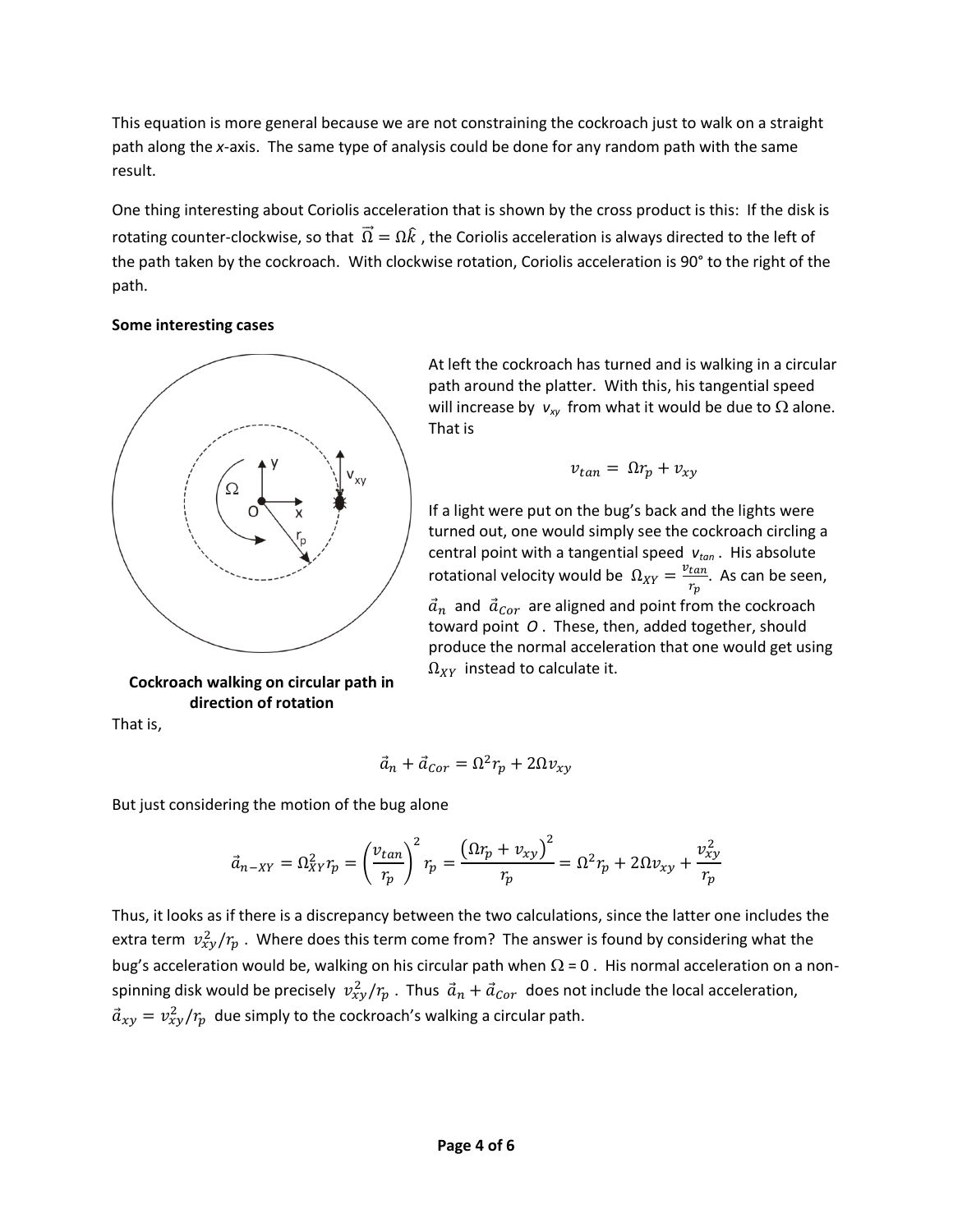At right is shown the case where the cockroach walks a straight path across the disk from *A* to *B* to *C* , but it does not pass through the center of the disk. From the vector expression for  $\vec{a}_{Cor}$ ,

$$
\vec{a}_{Cor} = 2\vec{\Omega} \times \vec{v}_{xy}
$$

nothing has changed. For this case, with a straight path parallel with the *x*-axis,  $\vec{v}_{xy} = v_x \hat{i}$ . Since  $\vec{\Omega} = \Omega \hat{k}$ , the cross produce yields a vector

$$
\vec{a}_{Cor} = 2\Omega \hat{k} \times v_x \hat{\imath} = 2\Omega v_x \hat{\jmath}
$$

As stated in the last paragraph of the section above, with counter-clockwise rotation,  $\vec{a}_{Cor}$  is always just 90° to the left of the path. Notice that neither  $\vec{\Omega}$  nor  $\vec{v}_{xy}$  change for any point on the path. **Cockroach walking on offset path**



It is a mistake to think that Coriolis acceleration always is directed tangentially. This can be seen clearly in this case. At *B* in fact the Coriolis acceleration is directed normally, toward the center of rotation of the disk. The Coriolis acceleration is thus only tangentially directed when the cockroach's path passes through the center of rotation. For some random path, as shown below, the Coriolis acceleration is always directed to the left of the path. The path does not even have to be straight. The Coriolis acceleration is always normal to the path, to the left if the rotation is counter-clockwise, because of the cross product.



## **Random paths on spinning disk**

It is interesting to compare the two cases, already presented, shown in the figure below. Let  $v_x = v_{xy}$ , that is, in both cases the cockroach is walking at the same pace. The acceleration at *B* in the left-hand drawing is

$$
\vec{a}_n + \vec{a}_{Cor} = \Omega^2 r_p + 2\Omega v_{xy}
$$